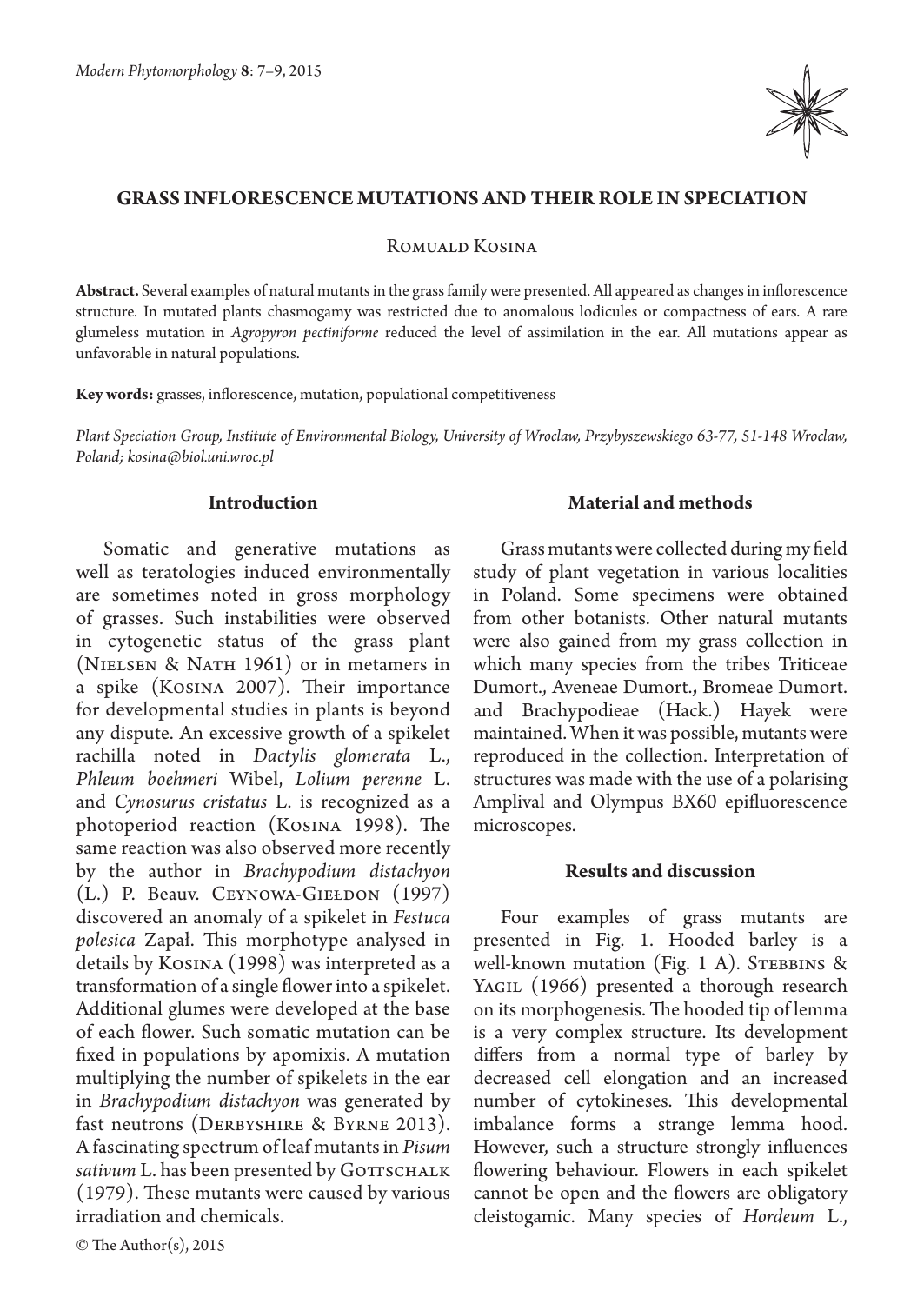wild and cultivated, are autogamous. However, some level of outcrossing is also documented, in *Hordeum jubatum* L. – 1%, in *H. vulgare* L. – up to 4% (Grant 1981). The hooded structure isolates the gene pool of this barley. Another type of "cleistogamic" mutation was discovered in *Triticum compactum* Host. Its lodiculae are cushionless and also cannot open flowers of this wheat (Kosina & Tomaszewska 2012). The hood and lodiculae determine the specific status of both cereals. Such plants can be active only in a narrow ecological niche, e.g. in cultivated fields.

Fig. 1 B presents the upper part of the spirodistichous spike of *Lophopyrum elongatum* (Host) Á. Löve. This species is highly allogamic, anthers are exerted and produce many pollen grains. In the lower part of the spike two spikelets instead of one are developed in each segment of the rachis. In the upper part, the spike is very spiral and glumes, glumellae and lodicules are often fused. Morphology of lodicules is very disturbed and highly variable (Kosina *et al.*  2012). The upper part of the spike does not produce any seeds. A progeny of such a plant, because of its low frequency, will be weaker in the populational competition.

A form of *Lolium perenne* with compact ears is presented in Fig. 1 C. *L. perenne* is also an allogamic species having very active lodicules and distinctly exerted anthers. Its ears are loose and flowers are chasmogamic without any restrictions. A similar mutation is known in wheat. In *Triticum compactum*, chasmogamy is limited by a compact arrangement of flowers in a spikelet and spikelets in a spike. In the population such a plant will be subjected to a selection similar to that of hooded barley and spiro-distichous *Lophopyrum* Á. Löve. The last example presents an extremely rare mutation.

The plant recognised as *Agropyron pectiniforme* Roem. et Schult. has a more compact ear than in regular specimens of the species. Mutation is manifested in the form of lack of glumes. All organs of the ear, rachis, glumes and glumellae, are important as assimilation structures. Their activity in a green state supports the developing caryopses in starch and proteins. Such a reduced assimilatory potential of the ear diminishes the competitive ability of progeny of the plant in natural populations. Such a mutation is reverse to that found in *Festuca polesica* (Ceynowa-Giełdon 1997).

All the presented mutations would be rather deleterious in natural populations. Such plants, such as hooded barley, can be maintained only in cultivated populations, or can occupy narrow niches in nature.

### **References**

- **Ceynowa-Giełdon M. 1997.** Interesting lemmas in *Festuca polesica* fo. *anomala* (Poaceae). *Fragm. Flor. Geobot.* **42**: 233–237.
- **Derbyshire P., Byrne M.E. 2013.** MORE SPIKELETS1 is required for spikelet fate in the inflorescence of *Brachypodium. Plant Physiol.* **161**: 1291–1302.
- GOTTSCHALK W. 1979. Aspects of mutation genetics. *Egypt. J. Genet. Cytol.* **Suppl. 8**: 1–87.
- **Grant V. 1981.** Plant speciation. Columbia University Press, New York.
- **Kosina R. 1998.** O zmienności anomalnej traw. *III Ogólnopolskie Spotkanie "Taksonomia, kariologia i rozmieszczenie traw w Polsce", Kraków*: 8.
- **Kosina R. 2007.** Some topics on the grass mosaics. In: Frey L. (ed.), Biological issues in grasses: 159–167. W. Szafer Institute of Botany, Polish Academy of Sciences, Kraków.
- **Kosina R., M. Florek M., Tomaszewska P. 2012.**  Lodicule variability in a spiro-distichous spike of *Lophopyrum elongatum*. *Ann. Wheat Newslet.* **58**: 201.
- **Kosina R., Tomaszewska P. 2012.** On breeding system in wheat and *Brachypodium distachyon*. *Ann. Wheat Newslet.* **58**: 194–195.
- **Nielsen E.L., Nath J. 1961.** Somatic instability in derivatives from *Agroelymus turneri* resembling *Agropyron repens. Am. J. Bot.* **48**: 345–349.
- STEBBINS G.L., YAGIL E. 1966. The morphogenetic effects of the hooded gene in barley. I. The course of development in hooded and awned genotypes. *Genetics* **54**: 727–741.

**Fig. 1.** Examples of grass mutants: **A** – a hooded barley; **B** – a spiro-distichous form of *Lophopyrum elongatum*; ▶**C** – *Lolium perenne* with compact ears; **D** – a glumeless and compact form of *Agropyron pectiniforme*.